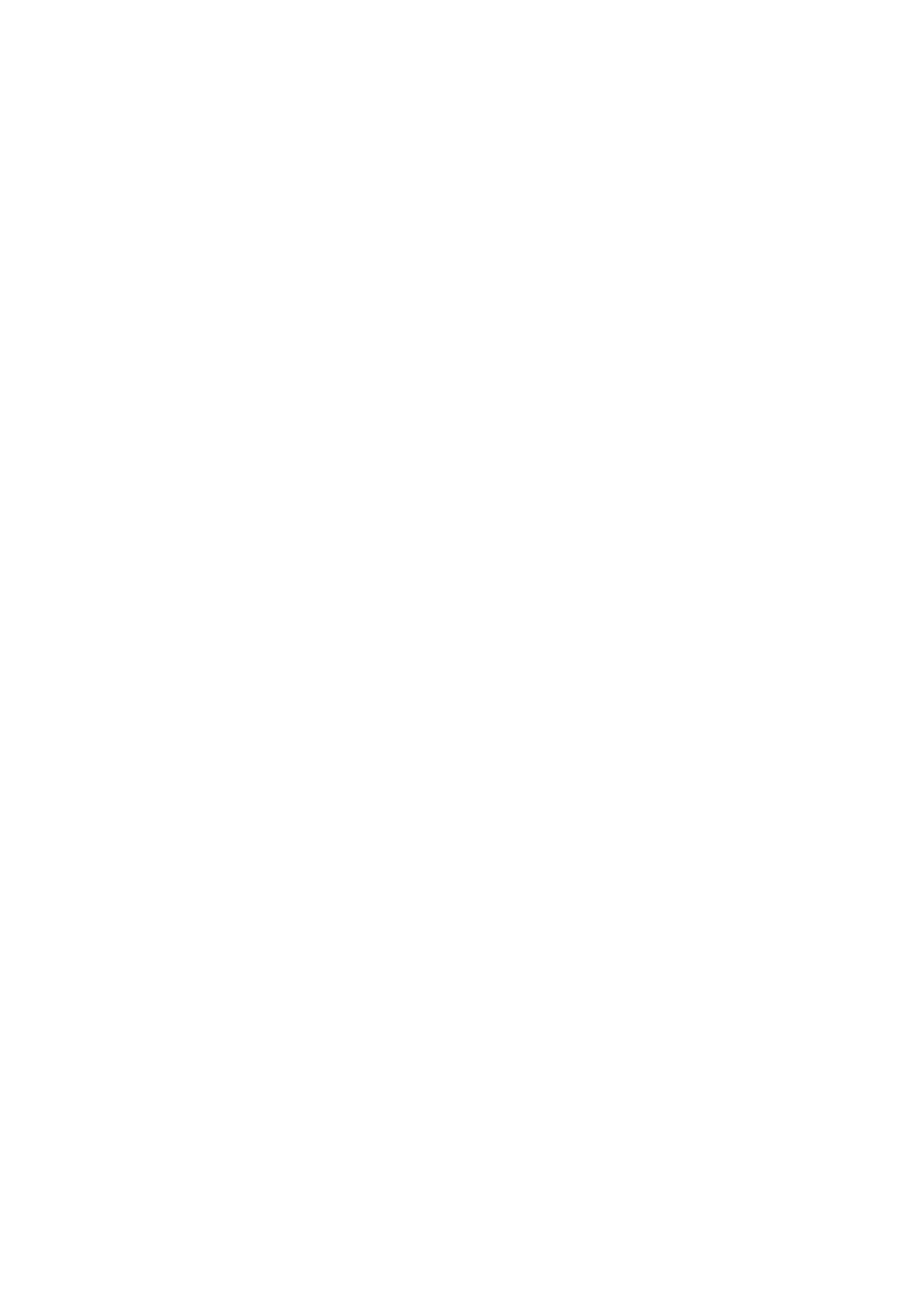De profundis clamavi ad te, Domine; Lord, hear my voice. Let your ears be attentive to my cry for mercy.

Singers (excluding soloists) should feel able to stagger breaths whenever necessary: the priority is for a sustained and legato corporate body of sound, rather than the maintenance of individual lines.

> Where fermatas are used, the length is left up to the performer. However, their relative length is: short; medium;  $\Box$  long.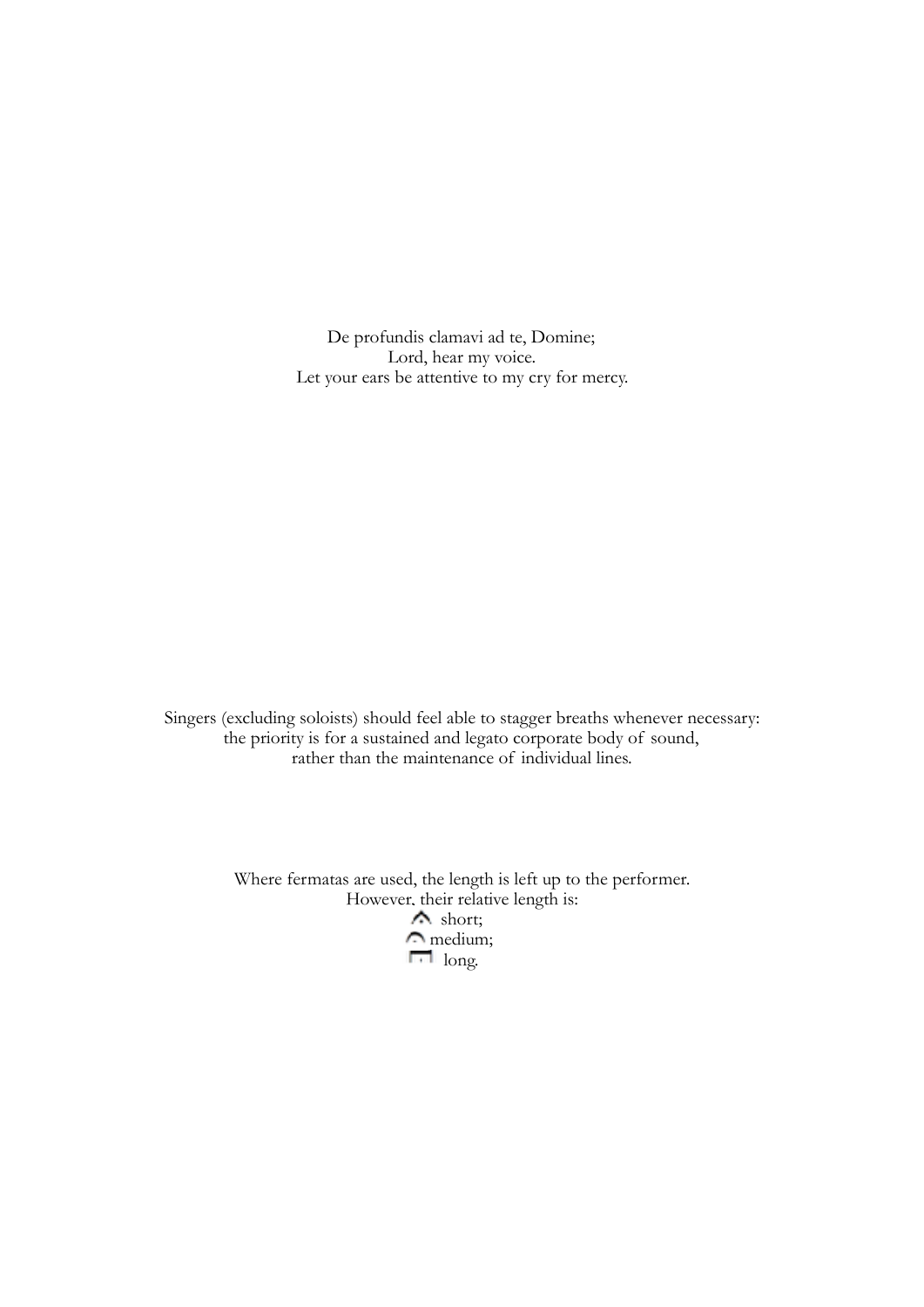*First performed by the Bruckner Singers, conducted by Kavi Pau, in the Chapel of Trinity College, Cambridge, 10th February, 2016.* 

Duration c. 4'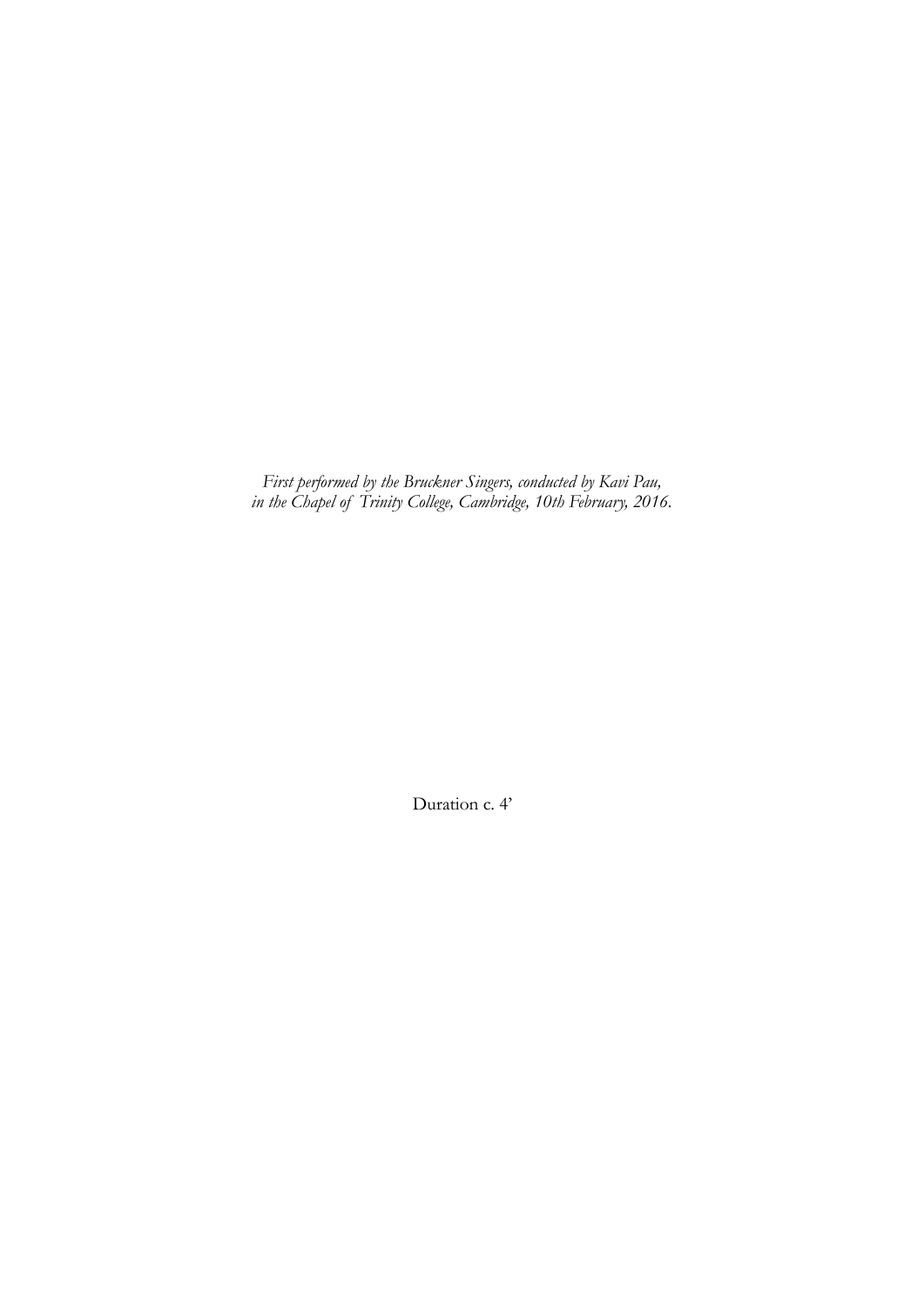## De profundis

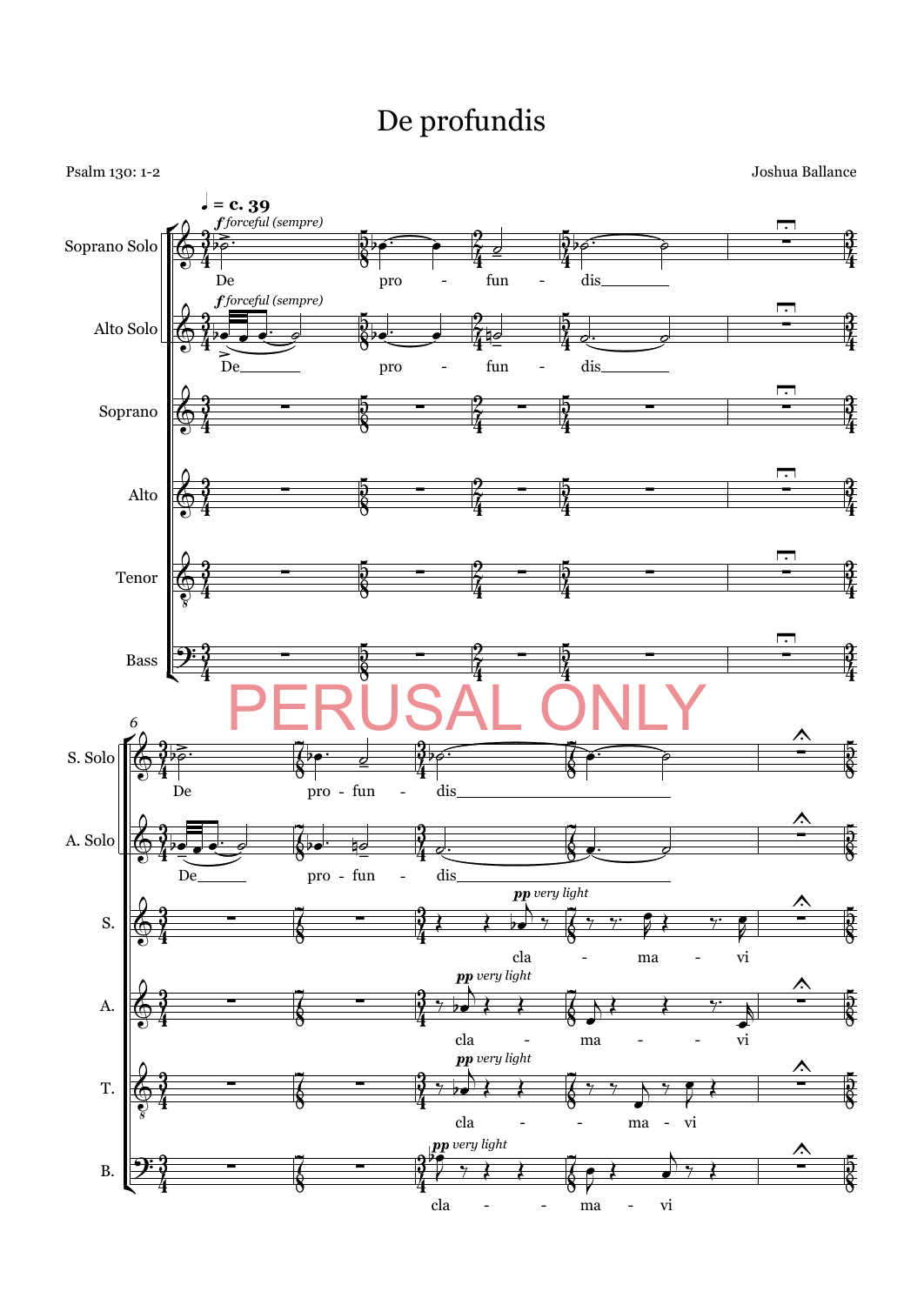

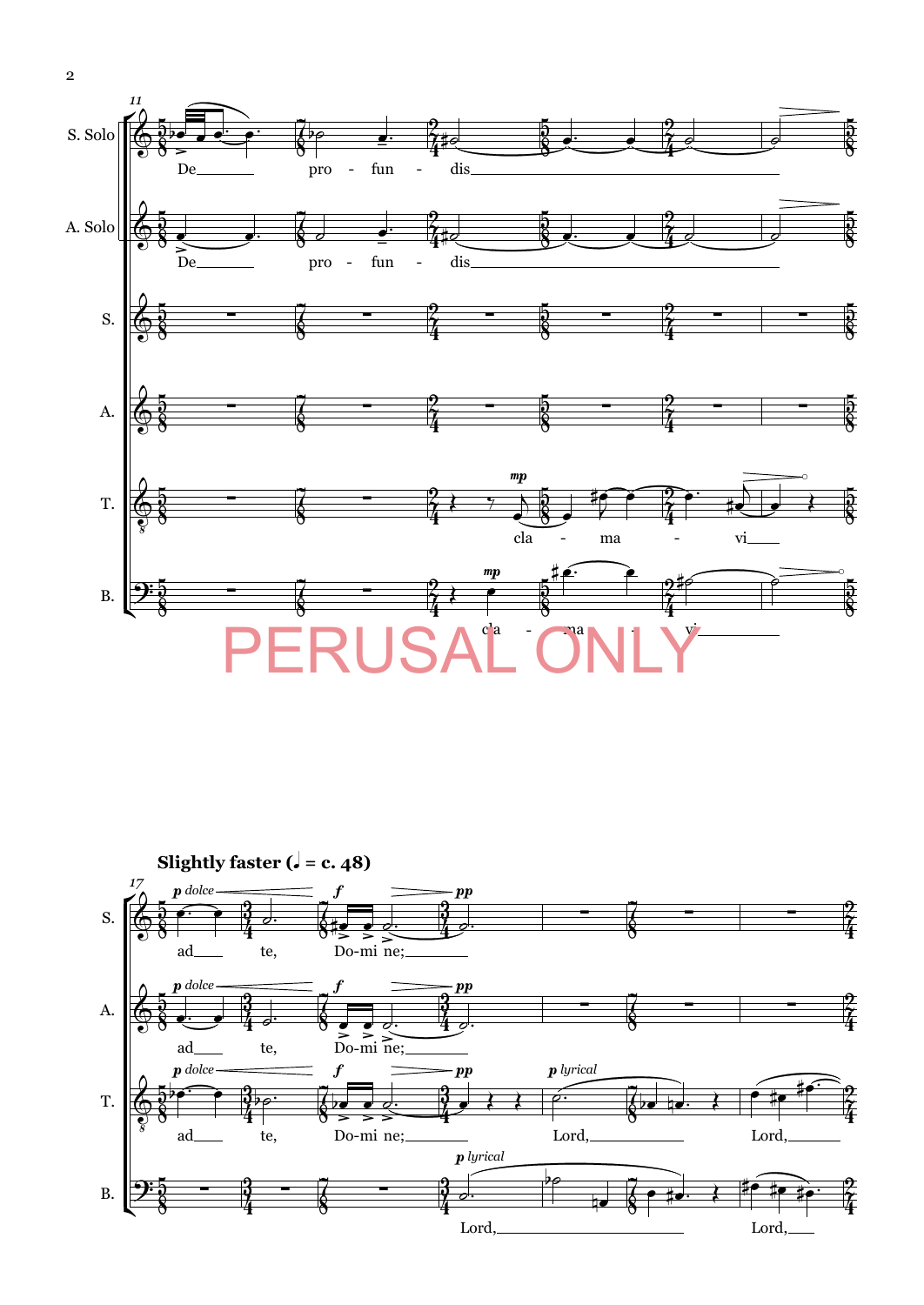